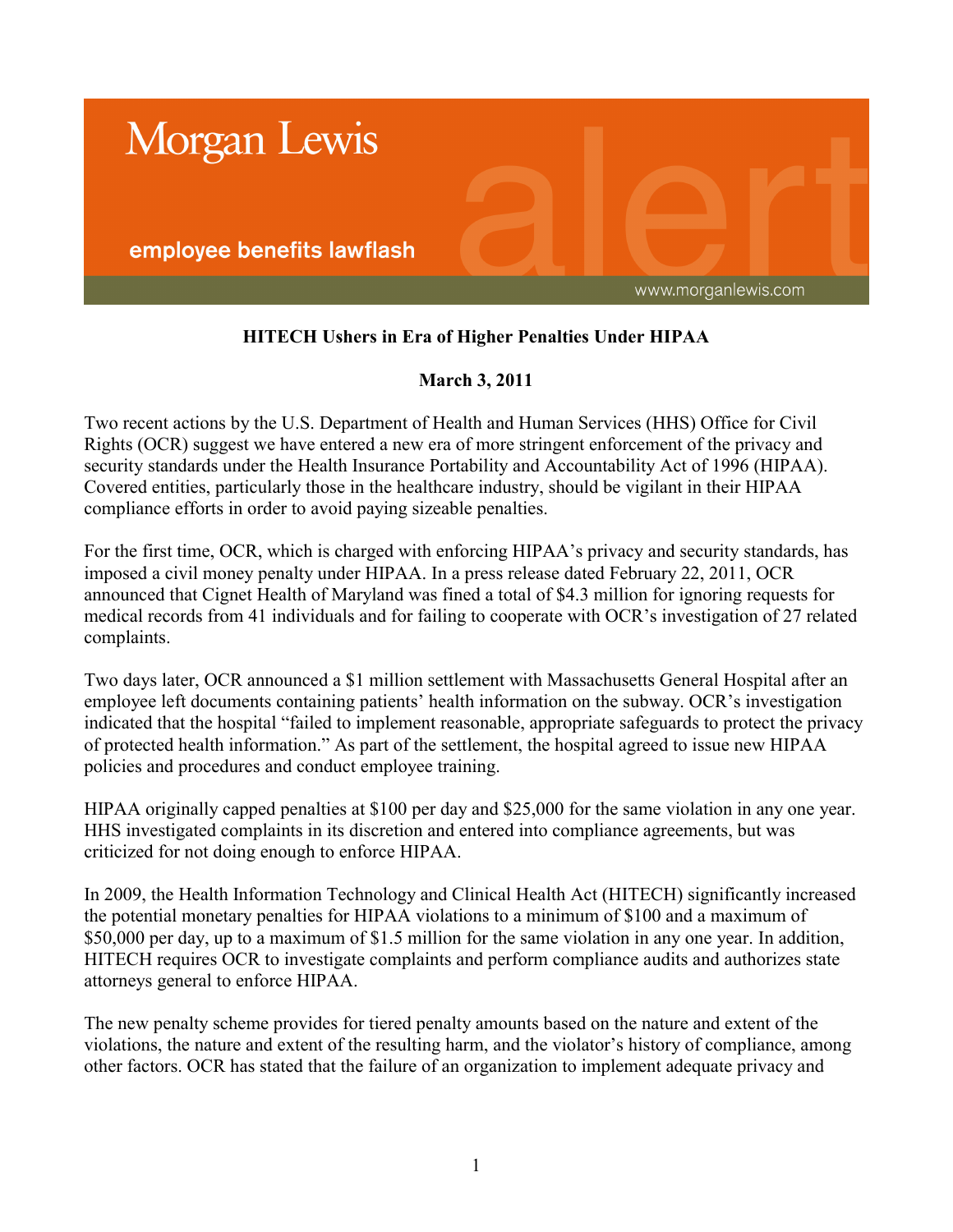security policies and procedures may cause investigators to conclude that the organization has a higher level of culpability, which may result in a higher penalty.

In the Cignet Health case, OCR imposed the minimum penalty of \$100 per day for each failure to respond to patients' requests for medical records. However, OCR assessed the maximum penalty of \$50,000 per day (capped at \$1.5 million per year) for Cignet's failure to cooperate with OCR's investigation, including ignoring a subpoena.

In connection with its settlement agreement with Massachusetts General Hospital, the director of OCR, Georgina Verdugo, said, "We hope the health care industry will take a close look at this agreement and recognize that OCR is serious about HIPAA enforcement."

Covered entities in the healthcare industry are obvious targets of OCR's stepped-up enforcement efforts; however, all covered entities, including employer-sponsored health plans, can learn important lessons from OCR's actions. These cases demonstrate the importance of the following:

- Adopting adequate written privacy and security policies and procedures
- Training employees on HIPAA's requirements
- Monitoring compliance and acting quickly to mitigate any damage resulting from a breach
- Cooperating with OCR investigations

Even the minimum penalties under HIPAA can add up quickly and, by its recent actions, OCR has indicated that it will not tolerate a lack of seriousness when it comes to HIPAA compliance by covered entities.

For information about HITECH-compliant HIPAA privacy and security policies and procedures and employee training programs appropriate for your organization, please contact any of the Morgan Lewis attorneys listed below.

| Chicago              |              |                                         |
|----------------------|--------------|-----------------------------------------|
| David Ackerman       | 312.324.1170 | dackerman@morganlewis.com               |
| Andy R. Anderson     | 312.324.1177 | aanderson@morganlewis.com               |
| Brian D. Hector      | 312.324.1160 | bhector@morganlewis.com                 |
| <b>Dallas</b>        |              |                                         |
| John A. Kober        | 214.466.4105 | jkober@morganlewis.com                  |
| Erin Turley          | 214.466.4108 | $\text{eturley}(a)$ morgan lewis.com    |
| <b>New York</b>      |              |                                         |
| Craig A. Bitman      | 212.309.7190 | cbitman@morganlewis.com                 |
| Gary S. Rothstein    | 212.309.6360 | $grothstein(\partial)$ morgan lewis.com |
| Philadelphia         |              |                                         |
| Robert L. Abramowitz | 215.963.4811 | rabramowitz@moreanlewis.com             |
| Brian J. Dougherty   | 215.963.4812 | $b$ dougherty@morganlewis.com           |
| I. Lee Falk          | 215.963.5616 | ilfalk@morganlewis.com                  |
| Amy Pocino Kelly     | 215.963.5042 | akelly@morganlewis.com                  |
|                      |              |                                         |